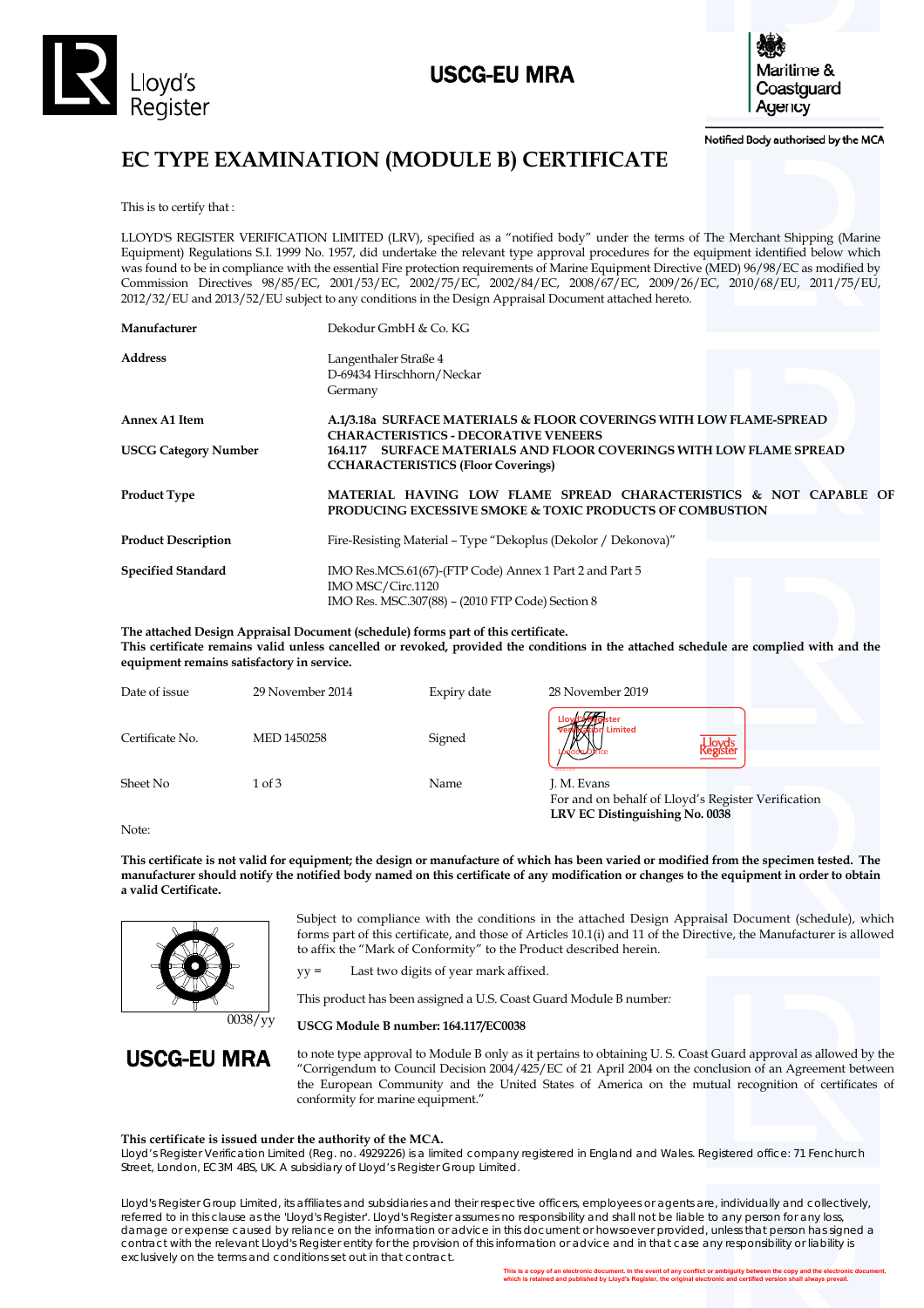

## **Lloyd's Register Verification Limited**

*71 Fenchurch Street, London, EC3M 4BS Telephone 020 7423 2416 Fax 020 7423 2053 Email med@lr.org* 

Page 2 of 3 Document number

MED 1450258

Issue number 1

### **DESIGN APPRAISAL DOCUMENT**

| Date                     | Quote this reference on all future communications |
|--------------------------|---------------------------------------------------|
| 2014<br>29 ነ<br>November | 5/TA/SFS/JE/WP19373453<br>MTES/T                  |

### **ATTACHMENT TO EC TYPE EXAMINATION (MODULE B) CERTIFICATE No. MED 1450258**

The undernoted documents have been appraised for compliance with the relevant requirements of International Conventions and European Union legislation for the EC Type Examination of Marine Equipment for use on Merchant Ships Registered in the European Economic Area.

This Design Appraisal Document (schedule) forms part of the Certificate.

#### **APPROVAL/EXAMINED DOCUMENTATION**

TUV Nord (Brandversuchshaus Hamburg), Morkenstrabe 36, D-22767 Hamburg, Germany, Fire Test Reports No. SN02/2480.2 and TN02/2508.2 both dated 20<sup>th</sup> May 2003.

#### **CONDITIONS OF CERTIFICATION**

- 1. When applied to a non-combustible substrate.
- 2. Decorative high pressure laminate comprising: resin impregnated paper (0.8mm thick, weight 1350g/m²) bonded to substrate with 'DORUS FU 406/1' adhesive applied at rate 120g/m²).
- 3. Composition of individual components, including any fire retardants, to be maintained in production in accordance with originally tested composition formula and applied in accordance with manufacturer's instructions.
- 4. Production items of the subject equipment are to be manufactured in accordance with either an approved Production Quality Assurance system (Module D), a Product-Quality assurance system (Module E) or a Product Verification Process (Module F). The wheelmark cannot be affixed to the product until a conformity assessment module is in place.
- 5. This product has been assigned a **U.S. Coast Guard Module B number USCG Approval Category 164.117/EC0038** to note type approval to Module B only as it pertains to obtaining U. S. Coast Guard approval as allowed by the "Corrigendum to Council Decision 2004/425/EC of 21 April 2004 on the conclusion of an Agreement between the European Community and the United States of America on the mutual recognition of certificates of conformity for marine equipment".

In those instances where the Notified Body conducting the conformity assessment in accordance with either Module D, E or F of the Marine Equipment Directive is not Lloyd's Register Verification Ltd., such Notified Body would use the above U.S. Coast Guard Module B number to provide the manufacturer with the U.S. Coast Guard approval number by noting it on the Certificate of Conformity, thereby authorizing the manufacturer to mark the product accordingly.

Note: For products placed on board U.S. flagged ships there is no declaration of conformity required to meet U.S. Coast Guard requirements.

6. Each item, batch or lot of the equipment is to be issued with a "Declaration of Conformity" and have the "Mark of Conformity" affixed after a conformity assessment module is in place.